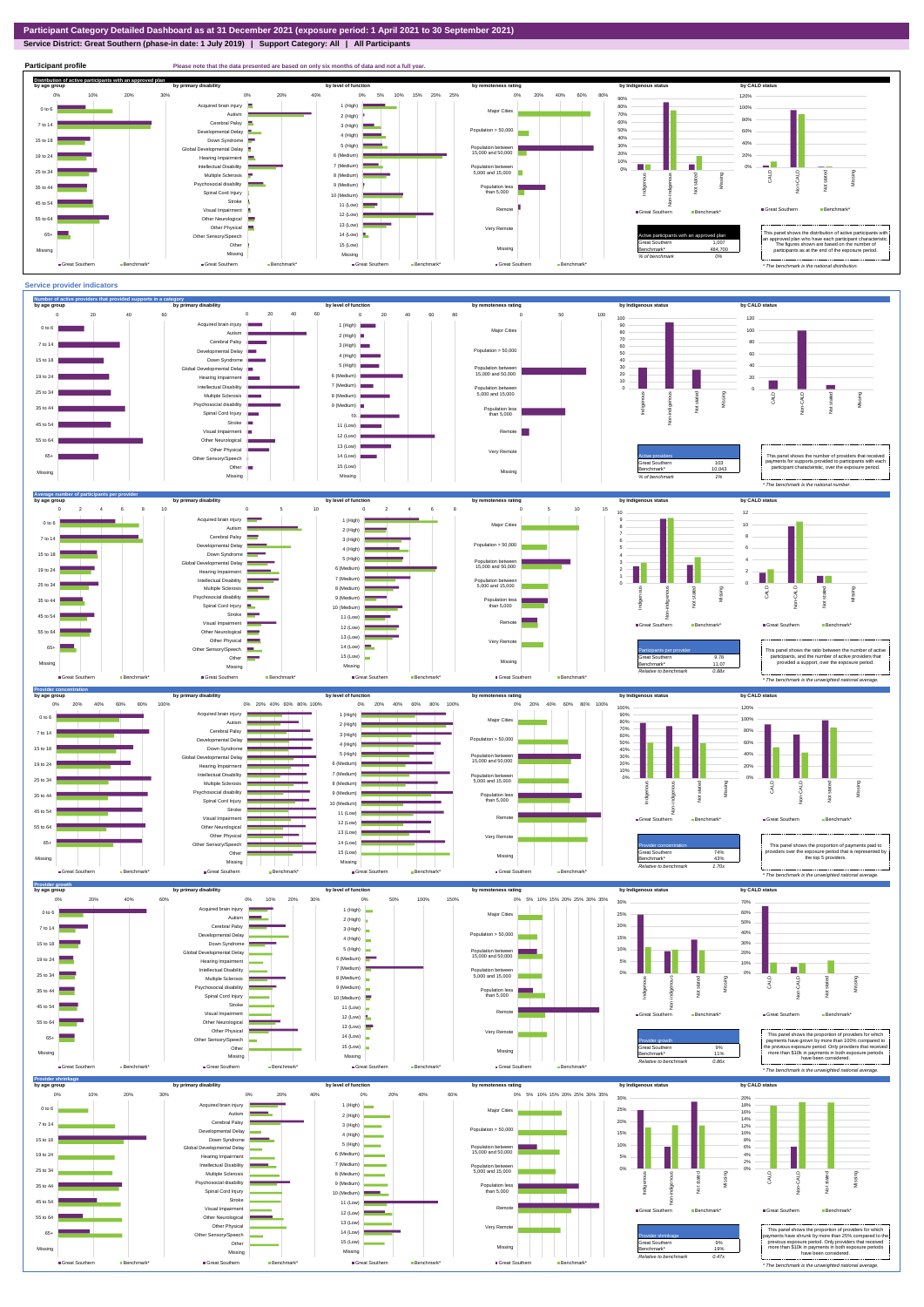**Service District: Great Southern (phase-in date: 1 July 2019) | Support Category: All | All Participants**



| <b>Support category</b>        | Active participants with<br>approved plans | <b>Active providers</b> | <b>Participants</b><br>per provider | Provider<br>concentration | Provider<br>growth | Provider<br>shrinkage | <b>Total plan</b><br>budgets (\$m) | Payments (\$m)            | <b>Utilisation</b> | Outcomes indicator on<br>choice and control | Has the NDIS helped with<br>choice and control? |
|--------------------------------|--------------------------------------------|-------------------------|-------------------------------------|---------------------------|--------------------|-----------------------|------------------------------------|---------------------------|--------------------|---------------------------------------------|-------------------------------------------------|
|                                |                                            |                         |                                     |                           |                    |                       |                                    |                           |                    |                                             |                                                 |
| Core                           |                                            |                         |                                     |                           |                    |                       |                                    |                           |                    |                                             |                                                 |
| Consumables                    | 612                                        | 22                      | 27.8                                | 97%                       | $0\%$              | 0%                    | 0.7                                | 0.3                       | 46%                | 54%                                         | 73%                                             |
| <b>Daily Activities</b>        | 560                                        | 32                      | 17.5                                | 95%                       | 6%                 | 6%                    | 17.5                               | 144                       | 82%                | 50%                                         | 75%                                             |
| Community                      | 563                                        | 31                      | 18.2                                | 93%                       | 13%                | 6%                    | 6.3                                | 3.5                       | 56%                | 50%                                         | 74%                                             |
| Transport                      | 438                                        | 10 <sup>1</sup>         | 43.8                                | 100%                      | 0%                 | 0%                    | 0.5                                | 0.5                       | 89%                | 47%                                         | 78%                                             |
| Core total                     | -----------<br>868                         | 49                      | --------<br>17.7                    | 93%                       | -----<br>9%        | 9%                    | <br>25.0                           | --------<br>18.7          | ------<br>75%      | 53%                                         | 73%                                             |
|                                |                                            |                         |                                     |                           |                    |                       |                                    |                           |                    |                                             |                                                 |
| <b>Capacity Building</b>       |                                            |                         |                                     |                           |                    |                       |                                    |                           |                    |                                             |                                                 |
| Choice and Control             | 611                                        | 23                      | 26.6                                | 96%                       | $0\%$              | 0%                    | 0.4                                | 0.4                       | 91%                | 53%                                         | 67%                                             |
| <b>Daily Activities</b>        | 975                                        | $\overline{AB}$         | 21.2                                | 89%                       | 18%                | 0%                    | 4.7                                | <b>The College</b><br>2.2 | 46%                | 53%                                         | 71%                                             |
| Employment                     | 93                                         |                         | 10.3                                | $\bullet$<br>100%         | 0%                 | 50%                   | 0.5                                | 0.1                       | 23%                | 51%                                         | 71%                                             |
| Relationships                  | 92                                         |                         | ۸<br>5.4                            | 90%                       | 0%                 | 0%                    | 0.5                                | $\Omega$                  | 23%                | 17%                                         | 74%                                             |
| Social and Civic               | 151                                        |                         | 9.4                                 | 94%                       | 20%                | 20%                   | 0.6                                | 0.3                       | 47%                | 49%                                         | 61%                                             |
| Support Coordination           | 503                                        | 35                      | 144                                 | 88%                       | 14%<br>------      | 14%                   | 0.9                                | 0 <sub>A</sub><br>------- | 51%                | 46%                                         | 73%                                             |
| <b>Capacity Building total</b> | .<br>990                                   | ------<br>75            | .<br>13.2                           | .<br>83%                  | 9%                 | 18%                   | 7.6                                | 3.5                       | 46%                | 53%                                         | 71%                                             |
| Capital                        |                                            |                         |                                     |                           |                    |                       |                                    |                           |                    |                                             |                                                 |
| Assistive Technology           | 216<br><b>Contract Contract</b>            | 24                      | 9.0                                 | 88%                       | 25%                | 0%                    | 1.2                                | 0.5                       | 38%                | 61%                                         | 72%                                             |
| <b>Home Modifications</b>      | 36                                         |                         | 12.0                                | 100%                      | 0%                 | 0%                    | 0.2                                | 0.1                       | 60%                | 36%                                         | 81%                                             |
| <b>Capital total</b>           | .<br>227                                   | .<br>25                 | .<br>9.1                            | 89%                       | ------<br>25%      | 0%                    | --------<br>1.4                    | -------<br>0.6            | ------<br>41%      | 58%                                         | 74%                                             |
| Missina                        |                                            |                         | 0.0                                 | 0%                        | 0%                 | 0%                    | 0.0                                | 0.0                       | $0\%$              | $0\%$                                       | $0\%$                                           |
| All support categories         | 1.007                                      | 103                     | 9.8                                 | 90%                       | 9%                 | 9%                    | 34.1                               | 22.9                      | 67%                | 53%                                         | 71%                                             |

| <b>Indicator definitions</b>                                                                                                                        |                                                                                                                                                                                                                                                                                                                                                                                                                                                                                                                                                                                                                                                                                                                                                                                                                 |
|-----------------------------------------------------------------------------------------------------------------------------------------------------|-----------------------------------------------------------------------------------------------------------------------------------------------------------------------------------------------------------------------------------------------------------------------------------------------------------------------------------------------------------------------------------------------------------------------------------------------------------------------------------------------------------------------------------------------------------------------------------------------------------------------------------------------------------------------------------------------------------------------------------------------------------------------------------------------------------------|
| Active participants with approved plans                                                                                                             | Number of active participants who have an approved plan and reside in the service district / have supports relating to the support category in their plan.                                                                                                                                                                                                                                                                                                                                                                                                                                                                                                                                                                                                                                                      |
| <b>Active providers</b><br><b>Participants per provider</b><br><b>Provider concentration</b><br><b>Provider growth</b><br><b>Provider shrinkage</b> | Number of providers that received payments for supports provided to participants within the service district / support category, over the exposure period.<br>Ratio between the number of active participants and the number of active providers.<br>Proportion of provider payments over the exposure period that were paid to the top 10 providers.<br>Proportion of providers for which payments have grown by more than 100% compared to the previous exposure period. Only providers that received more than \$10k in payments in both exposure periods have been considered.<br>Proportion of providers for which payments have shrunk by more than 25% compared to the previous exposure period. Only providers that received more than \$10k in payments in both exposure periods have been considered. |
| <b>Total plan budgets</b><br>Payments<br><b>Utilisation</b>                                                                                         | Value of supports committed in participant plans for the exposure period.<br>Value of all payments over the exposure period, including payments to providers, payments to participants, and off-system payments (in-kind and Younger People In Residential Aged Care (YPIRAC)).<br>Ratio between payments and total plan budgets.                                                                                                                                                                                                                                                                                                                                                                                                                                                                               |
| Outcomes indicator on choice and control<br>Has the NDIS helped with choice and control?                                                            | Proportion of participants who reported in their most recent outcomes survey that they choose who supports them.<br>Proportion of participants who reported in their most recent outcomes survey that the NDIS has helped with choice and control.                                                                                                                                                                                                                                                                                                                                                                                                                                                                                                                                                              |
|                                                                                                                                                     | The green dots indicate the top 10 percentile of service districts / support categories when ranked by performance against benchmark for the given metric. In other words, performing relatively well under the given metric.<br>The red dots indicate the bottom 10 percentile of service districts / support categories when ranked by performance against benchmark for the given metric. In other words, performing relatively poorly under the given metri                                                                                                                                                                                                                                                                                                                                                 |
|                                                                                                                                                     | Note: A higher score is considered to be 'good' performance under some metrics. For example, a high utilisation rate is a sign of a functioning market where participants have access to the supports they need.<br>For other metrics, a lower score is considered to be 'good' performance. For example, a low provider concentration is a sign of a competitive market.                                                                                                                                                                                                                                                                                                                                                                                                                                       |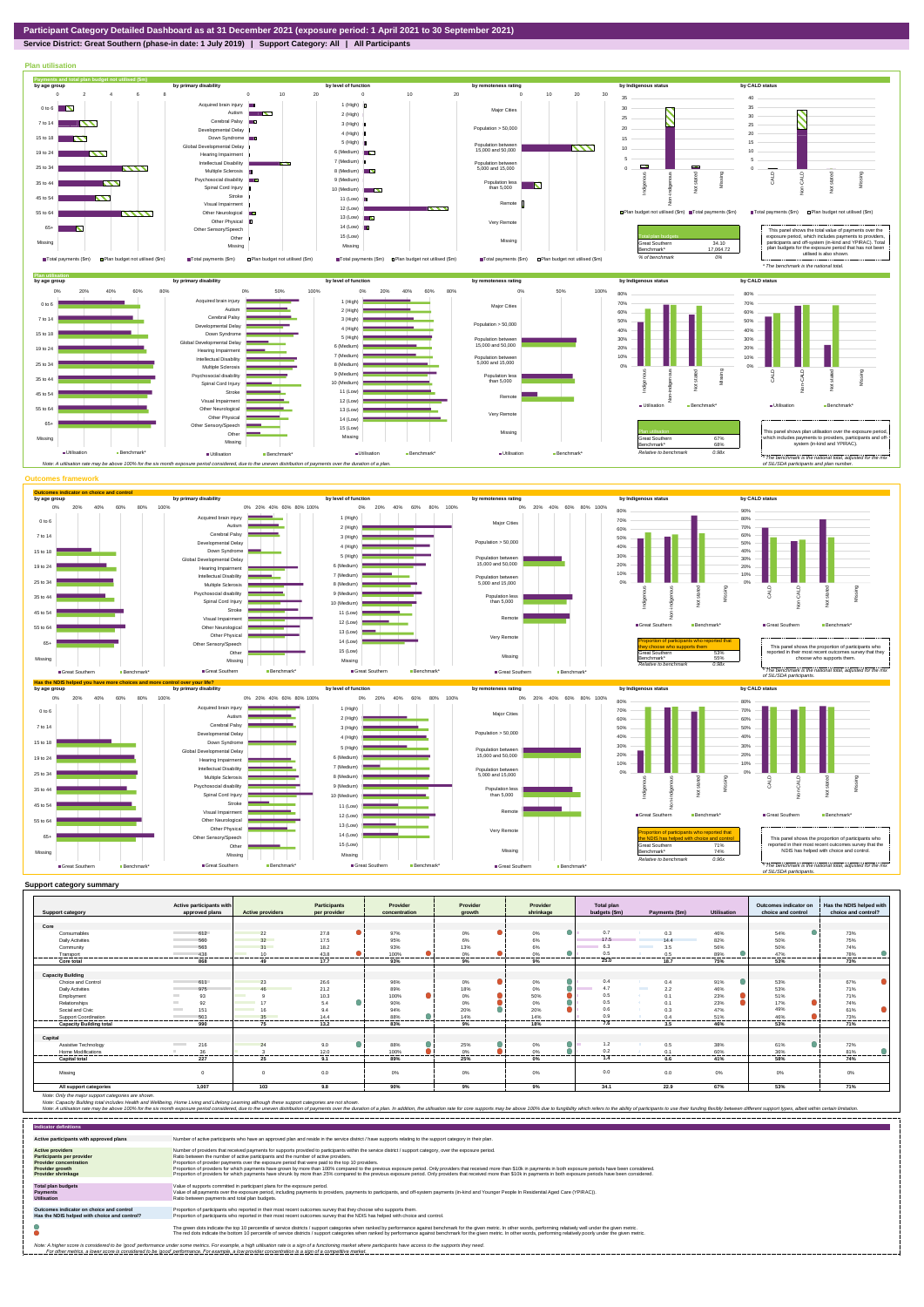**Service District: Great Southern (phase-in date: 1 July 2019) | Support Category: All | Participants Receiving SIL/SDA**





2% 4%

2% 4%

Population between 15,000 and 50,000

5 (High) 6 (Medium) 7 (Medium)

Global Developmental Delay Hearing Impairment

÷,

19 to 24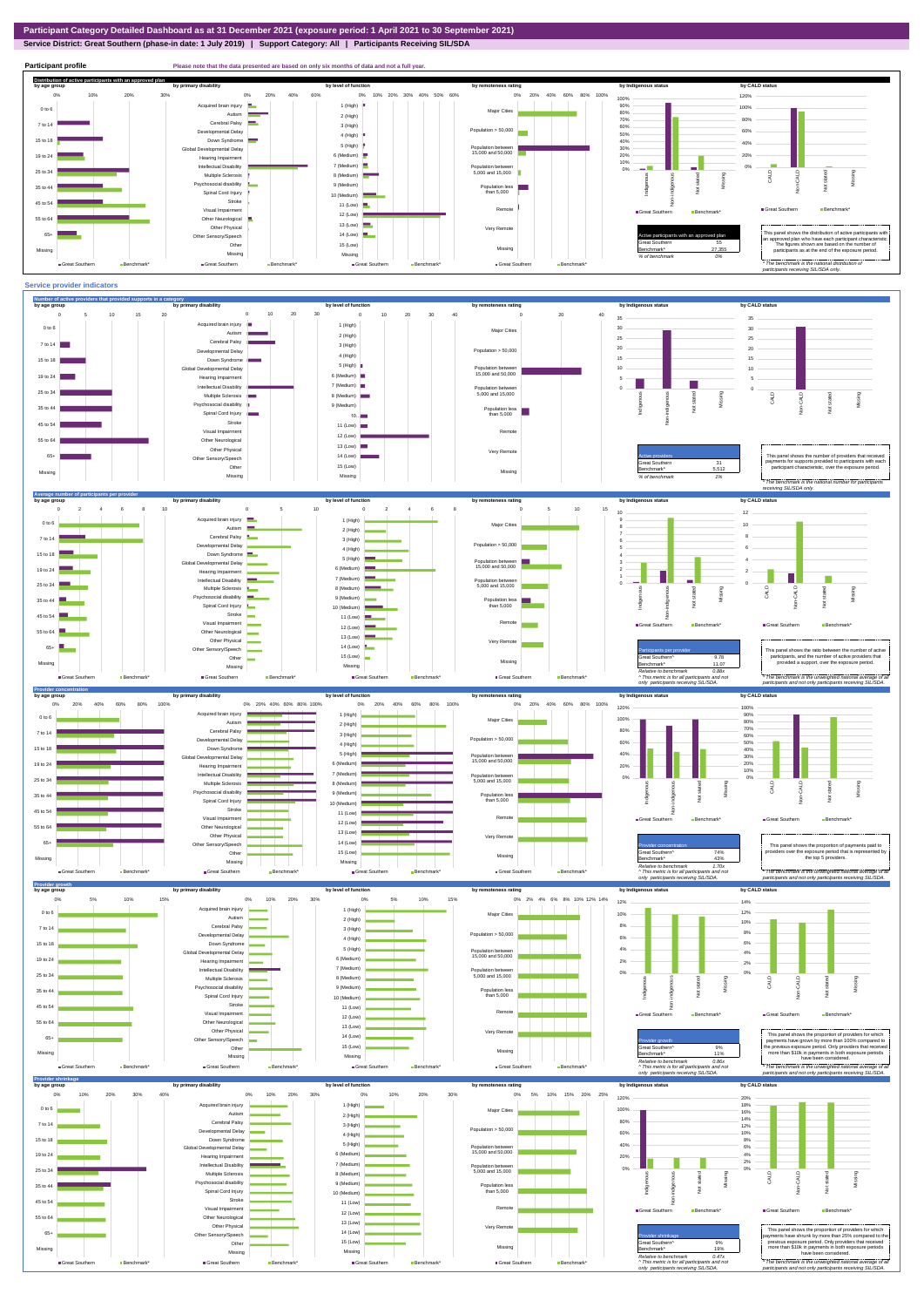

## **Service District: Great Southern (phase-in date: 1 July 2019) | Support Category: All | Participants Receiving SIL/SDA**



|                                | Active participants with       |                         | Participants   | Provider          | Provider        | Provider  | <b>Total plan</b> |                          |                    | Outcomes indicator on | Has the NDIS helped with    |
|--------------------------------|--------------------------------|-------------------------|----------------|-------------------|-----------------|-----------|-------------------|--------------------------|--------------------|-----------------------|-----------------------------|
| <b>Support category</b>        | approved plans                 | <b>Active providers</b> | per provider   | concentration     | growth          | shrinkage | budgets (\$m)     | Payments (\$m)           | <b>Utilisation</b> | choice and control    | choice and control?         |
|                                |                                |                         |                |                   |                 |           |                   |                          |                    |                       |                             |
| Core                           |                                |                         |                |                   |                 |           |                   |                          |                    |                       |                             |
| Consumables                    | 41                             |                         | 5.9            | 100%              | 0%              | 0%        | 0.1               | 0.0                      | 43%                | 19%                   | 80%                         |
| <b>Daily Activities</b>        | 51                             | 10                      | 5.1            | 100%              | $0\%$           | 0%        | 5.4               | 49                       | 90%                | 17%                   | 85%                         |
| Community                      | 42                             | $\Omega$                | 4.7            | 100%              | 0%              | 20%       | 1.0               | <b>The Second</b><br>0.7 | 63%                | 18%                   | 87%                         |
| Transport<br>. <b>.</b>        | 42<br>------------             |                         | 21.0<br>       | 100%<br>--------- | 0%<br>--------- | 0%<br>.   | 0.1<br>           | 0.0<br>---------         | 63%<br>--------    | 19%<br>               | 83%<br>.                    |
| Core total                     | 54                             | 14                      | 3.9            | 100%              | $0\%$           | 0%        | 6.6               | 5.6                      | 85%                | 17%                   | 85%                         |
|                                |                                |                         |                |                   |                 |           |                   |                          |                    |                       |                             |
| <b>Capacity Building</b>       |                                |                         |                |                   |                 |           |                   |                          |                    |                       |                             |
| Choice and Control             | 24                             |                         | 4.8            | 100%              | 0%              | 0%        | 0.0               | 0.0                      | 79%                | 11%                   | 90%                         |
| Daily Activities               | 55                             |                         | 6.1            | 100%              | 0%              | 0%        | 0.3               | 0.1                      | 33%                | 17%                   | 85%                         |
| Employment                     |                                |                         | 3.0            | 100%              | $0\%$           | 0%        | 0.0               | 0.0                      | 19%                | 67%                   | 100%                        |
| Relationships                  | 13<br><b>The Common</b>        |                         | 3.3            | 100%              | 0%              | 0%        | 0.1               | 0.0                      | 33%                | 18%                   | 86%                         |
| Social and Civic               | <b>COLLEGE</b>                 |                         | 2.5            | 100%              | 0%              | 0%        | 0.0               | 0.0                      | 47%                | 33%                   | 100%                        |
| <b>Support Coordination</b>    | $\overline{13}$                | 12                      | 3.6            | 99%               | 0%              | 0%        | 0.1               | 0 <sub>0</sub>           | 31%                | 13%                   | 82%                         |
| <b>Capacity Building total</b> | 55                             | 21                      | -------<br>2.6 | <br>91%           | .<br>33%        | .<br>33%  | .<br>0.5          | 0.2                      | .<br>34%           | .<br>17%              | -------<br>$- - - -$<br>85% |
|                                |                                |                         |                |                   |                 |           |                   |                          |                    |                       |                             |
| Capital                        |                                |                         |                |                   |                 |           |                   |                          |                    |                       |                             |
| Assistive Technology           | $\sim$ 22                      |                         | 3.1            | 100%              | 0%              | 0%        | 0.2               | 0.1                      | 33%                | 23%                   | 86%                         |
| <b>Home Modifications</b>      | 14<br><b>Contract Contract</b> |                         | 0.0            | 0%                | 0%              | 0%        | 0.1               | 0.0                      | 0%                 | 7%                    | 100%                        |
| <b>Capital total</b>           | 32                             |                         | 4.6            | 100%              | $0\%$           | 0%        | 0.3               | 0.1                      | 25%                | 19%                   | 92%                         |
|                                |                                |                         |                |                   |                 |           |                   |                          |                    |                       |                             |
| Missina                        |                                |                         | 0.0            | 0%                | 0%              | 0%        | 0.0               | 0.0                      | 0%                 | 0%                    | 0%                          |
|                                | 55                             | 31                      | 1.8            | 99%               | $0\%$           | $0\%$     | 7.4               | 5.8                      | 79%                | 17%                   | 85%                         |
| All support categories         |                                |                         |                |                   |                 |           |                   |                          |                    |                       |                             |

Note: Only the major support categories are shown.<br>Note: Capacity Building total individual Wellbeing, Home Living and Lifelong Learning although these support categories are not shown.<br>Note: A utilisation rate may be abov

| <b>Indicator definitions</b>                                                                                                                        |                                                                                                                                                                                                                                                                                                                                                                                                                                                                                                                                                                                                                                                                                                                                                                                                                 |
|-----------------------------------------------------------------------------------------------------------------------------------------------------|-----------------------------------------------------------------------------------------------------------------------------------------------------------------------------------------------------------------------------------------------------------------------------------------------------------------------------------------------------------------------------------------------------------------------------------------------------------------------------------------------------------------------------------------------------------------------------------------------------------------------------------------------------------------------------------------------------------------------------------------------------------------------------------------------------------------|
| Active participants with approved plans                                                                                                             | Number of active participants who have an approved plan and reside in the service district / have supports relating to the support category in their plan.                                                                                                                                                                                                                                                                                                                                                                                                                                                                                                                                                                                                                                                      |
| <b>Active providers</b><br><b>Participants per provider</b><br><b>Provider concentration</b><br><b>Provider growth</b><br><b>Provider shrinkage</b> | Number of providers that received payments for supports provided to participants within the service district / support category, over the exposure period.<br>Ratio between the number of active participants and the number of active providers.<br>Proportion of provider payments over the exposure period that were paid to the top 10 providers.<br>Proportion of providers for which payments have grown by more than 100% compared to the previous exposure period. Only providers that received more than \$10k in payments in both exposure periods have been considered.<br>Proportion of providers for which payments have shrunk by more than 25% compared to the previous exposure period. Only providers that received more than \$10k in payments in both exposure periods have been considered. |
| <b>Total plan budgets</b><br><b>Payments</b><br><b>Utilisation</b>                                                                                  | Value of supports committed in participant plans for the exposure period.<br>Value of all payments over the exposure period, including payments to providers, payments to participants, and off-system payments (in-kind and Younger People In Residential Aged Care (YPIRAC)).<br>Ratio between payments and total plan budgets.                                                                                                                                                                                                                                                                                                                                                                                                                                                                               |
| Outcomes indicator on choice and control<br>Has the NDIS helped with choice and control?                                                            | Proportion of participants who reported in their most recent outcomes survey that they choose who supports them.<br>Proportion of participants who reported in their most recent outcomes survey that the NDIS has helped with choice and control.                                                                                                                                                                                                                                                                                                                                                                                                                                                                                                                                                              |
|                                                                                                                                                     | The green dots indicate the top 10 percentile of service districts / support categories when ranked by performance against benchmark for the given metric. In other words, performing relatively well under the given metric.<br>The red dots indicate the bottom 10 percentile of service districts / support categories when ranked by performance against benchmark for the given metric. In other words, performing relatively poorly under the given metri                                                                                                                                                                                                                                                                                                                                                 |
|                                                                                                                                                     | Note: A higher score is considered to be 'good' performance under some metrics. For example, a high utilisation rate is a sign of a functioning market where participants have access to the supports they need.<br>For other metrics, a lower score is considered to be 'good' performance. For example, a low provider concentration is a sign of a competitive market.                                                                                                                                                                                                                                                                                                                                                                                                                                       |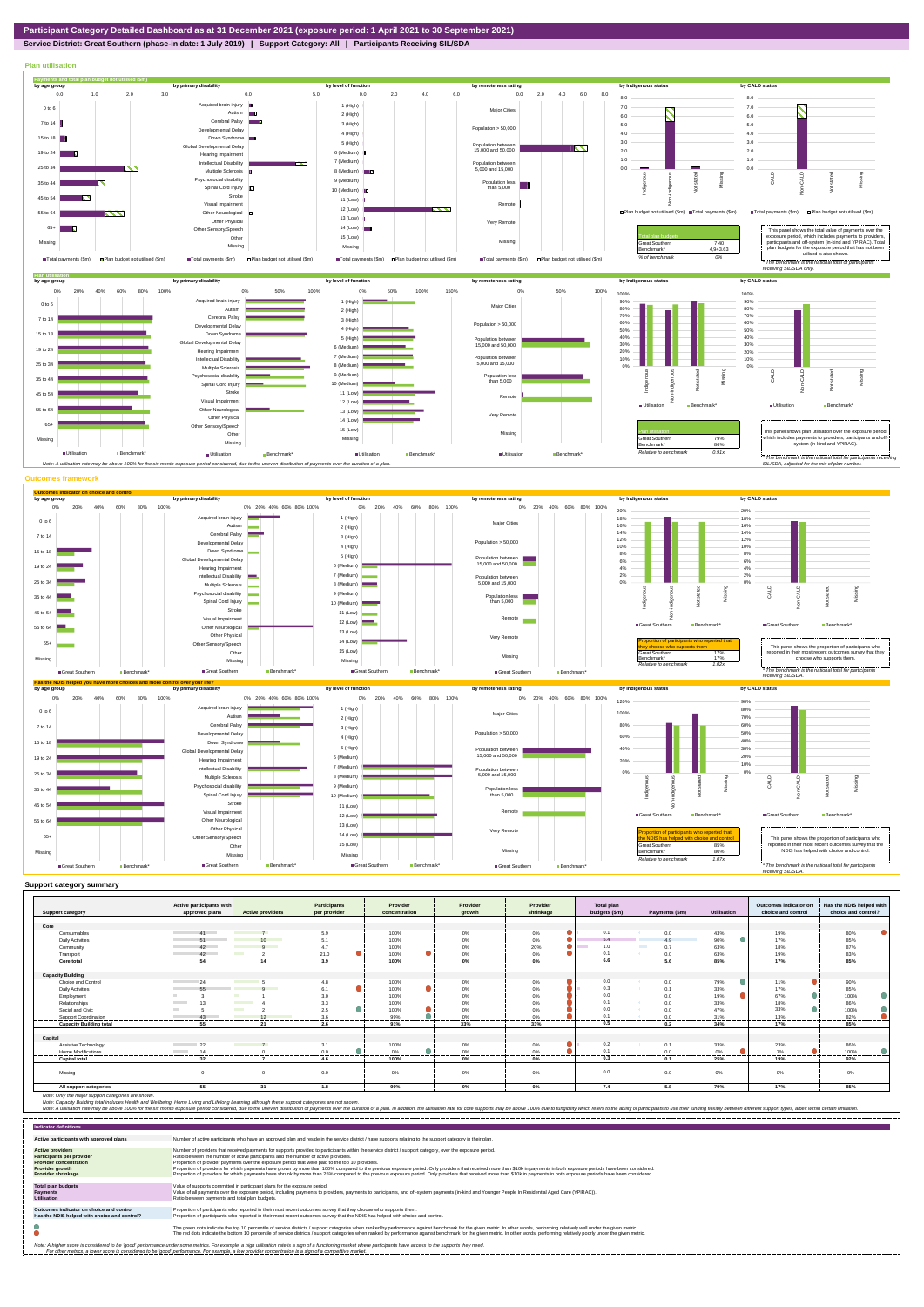Other Missing ■Great Southern Benchmark

**Service District: Great Southern (phase-in date: 1 July 2019) | Support Category: All | Participants Not Receiving SIL/SDA Participant profile Please note that the data presented are based on only six months of data and not a full year. Distribution of active participants with an approved plan** by age group by primary disability by remoteness rating by hdigenous status by CALD status 0% 20% 40% 60% 0% 5% 10% 15% 20% 25% 30% 0% 20% 40% 60% 80% 120% 0% 10% 20% 30% 90% ed brain injury 1 (High) 80% 100% 0 to 6 Major Cities ÷. Autism **B** 70% 2 (High) 80% 60% Cerebral Palsy 7 to 14 3 (High) Developmental Delay Population > 50,000 50% 60% **The State**  $4$  (High) 40% 15 to 18 Down Syndrome 5 (High) 40% 30% evelopmental Delay Population between 15,000 and 50,000 20% 6 (Medium) 20% 19 to 24 Hearing Impairment 10%  $\sim$   $\sim$ 7 (Medium) Intellectual Disability **COLOR** m. 0% Population between 5,000 and 15,000 0% 25 to 34 Multiple Sclerosis 8 (Medium) CALD Non-CALD Missing henous Non-indigenous **Cial disability** Indigenc Missing 9 (Medium) 35 to 44 Population less than 5,000 nstated in 1916.<br>Note  $\ddot{2}$ Spinal Cord Injury Ť 10 (Medium) Stroke 45 to 54 11 (Low) å Great Southern Benchmark Visual Impairmen Remote Great Southern Benchmark 12 (Low) 55 to 64 Other Neurological 13 (Low) Other Physical Very Remote Active participants with an approved plan This panel shows the distribution of active participants with an approved plan who have each participant characteristic.  $65+$ Sensory/Speech 14 (Low)  $\blacksquare$ Other 15 (Low) Great Southern 952 The figures shown are based on the number of participants as at the end of the exposure period. Missing 457,345 Missing Missing Missing *% of benchmark 0%* Great Southern Benchmark\* Great Southern Benchmark Great Southern Ben Great Southern Benchmark *\* The benchmark is the national distribution of participants not receiving SIL/SDA only.* **Service provider indicators Number of active providers that provided supports in a category** by age group by primary disability by remoteness rating by hdigenous status by CALD status 0 20 40 60 0 10 20 30 40 50 0 20 40 60 0 50 100 100 100 Acquired brain injury 1 (High) 0 to 6 90 90 Major Cities Autism 2 (High) 80 80 Cerebral Palsy 70 70 7 to 14 3 (High) 60 60 Developmental Delay Population > 50,000 4 (High) 50 50 15 to 18 Down Syndrome 40 40 5 (High) opmental Delay Population between 15,000 and 50,000 30 30 6 (Medium) 19 to 24 Hearing Impairment  $\sim$ 20 20 П 10 10 7 (Medium) Intellectual Disability Population between 5,000 and 15,000 0 25 to 3 Multiple Sclerosis 8 (Medium) Not stated Missing Missing ÷. Non-indigenous CALD Non-CALD Not stated **Cial disability** ndigen 9 (Medium) 35 to 44 Population less than 5,000 Spinal Cord Injury 10… Stroke **III**  $45$  to  $5$ 11 (Low) × Visual Impairment Remote 12 (Low) 55 to 64 Other Neurological 13 (Low)  $\blacksquare$ Other Physical Very Remote  $14$  (Low) This panel shows the number of providers that received 65+ r Sensory/Speech payments for supports provided to participants with each participant characteristic, over the exposure period. Great Southern 96 Other 15 (Low) 9.615 Missing Missing MissingMissing *% of benchmark 1% \* The benchmark is the national number for participants not receiving SIL/SDA only.* **Average number of participants per provider by age group by primary disability by level of function by remoteness rating by Indigenous status by CALD status** 0 2 4 6 8 0 2 4 6 8 10 0 5 10 0 5 10 15 10 12 ed brain injury 1 (High)  $0$  to 9 Major Cities 10 Autism -2 (High) 8 Cerebral Palsy 7 7 to 14 3 (High) 8 6 **Nonmental Delay** Population > 50,000 4 (High) and the 5 6 15 to 18 Down Syndrome 4 5 (High) ental Delay 4 Population between 15,000 and 50,000 3 6 (Medium) 19 to 24 Hearing Impairment 2 2 7 (Medium)  $\Box$  $\mathcal{L}_{\mathrm{eff}}$ **Internal Disability** 1 Population between 5,000 and 15,000 25 to 3 0 Multiple Sclerosis 8 (Medium) m. Non-CALD Indigenous digenous Non-indigenous Not stated CALD Not stated Missing Missing Psychosocial disability 9 (Medium) 35 to 44 Population less than 5,000 Spinal Cord Injury 10 (Medium) Stroke 45 to 54  $\frac{5}{2}$ 11 (Low) Visual Impairment ٠ Great Southern B Remote 12 (Low) Great Southern Benchmark\* ÷. Other Neurological  $55$  to  $6$  $\equiv$ 13 (Low) Other Physical Very Re 65+ 14 (Low) Other Sensory/Speech This panel shows the ratio between the number of active<br>
participants, and the number of active providers that<br>
Participants, and the number of active providers that Other 15 (Low) participants, and the number of active providers that Missing Great Southern^ 9.78 Missing Benchmark\* 11.07 provided a support, over the exposure period. Missing Missing *Relative to benchmark 0.88x ^ This metric is for all participants and not*  **Great Southern** Benchmark **B** Great Southern **B** Great Southern Benchmark *\* The benchmark is the unweighted national average of all*  Great Southern Benchmark\* *participants and not only participants not receiving SIL/SDA .* only Non-SIL/SDA participa **Provider con**<br>by age group by age group by primary disability by remoteness rating by hdigenous status by CALD status 0% 20% 40% 60% 80% 100% 0% 20% 40% 60% 80% 100% 0% 20% 40% 60% 80% 100% 0% 20% 40% 60% 80% 100% 100% 120% Acquired brain injury 1 (High) 90% Major Cities 100% 0 to 6 Autism × 70% 80% 2 (High) 80% Cerebral Palsy 7 to 14 3 (High) 60% Developmental Delay Population > 50,000 60% 4 (High) 40% 50% 15 to 18 Down Syndrome 5 (High) 40% elopmental Delay Population between 15,000 and 50,000 0% 10% 20% 30% 6 (Medium) 19 to 2 Hearing Impairment 20% 7 (Medium) Intellectual Disability 0% Population between 5,000 and 15,000  $25$  to 3 Multiple Sclerosi 8 (Medium) -indigenous Missing CALD Non-CALD Not stated Non-indigenous Missing Psychosocial disability 9 (Medium)  $35$  to 4 Population less than 5,000 Indige  $\frac{5}{2}$ Spinal Cord Injury 10 (Medium) Strok ξś 45 to 54 11 (Low) Visual Impairment  $\blacksquare$  Great Southern  $\blacksquare$  Benchmark  $\blacksquare$ Remote  $\blacksquare$  Creat Southern  $\blacksquare$  Benchmark  $\blacksquare$ 12 (Low) Other Neurological  $55$  to  $6$ 13 (Low) Other Physical Very R 14 (Low) 65+ Other Sensory/Speech

> Missing  $\blacksquare$  Great Southern Benchmark

 $74%$ <br> $43%$ 

Provider concentration **This paid to the top of the proportion** of payments paid to Great Southern^ and that is represented by a state of providers over the exposure period that is represented by Secondary and that is repr

Benchmark\* 43% *Relative to benchmark 1.70x ^ This metric is for all participants and not only Non-SIL/SDA participants. \* The benchmark is the unweighted national average of all participants and not only participants not receiving SIL/SDA.* **Provider grow**<br>by age group **by age group by primary disability by level of function by remoteness rating by Indigenous status by CALD status** 0% 20% 40% 60% 0% 10% 20% 30% 0% 5% 10% 15% 20% 25% 30% 35% 0% 50% 100% 150% 30% 70% Acquired brain injury 1 (High) 0 to 6 60% 25% Major Cities Autism  $\overline{\phantom{a}}$ 2 (High) 50% Cerebral Palsy 20% 7 to 14 3 (High) Population > 50,000 40% Developmental Delay 15% 4 (High) 15 to 18 Down Syndrome --30% 5 (High) 10% Global Developmental Delay Population between 15,000 and 50,000 20% 6 (Medium) 19 to 24 Hearing Impairment 5% 10% 7 (Medium) m. Intellectual Disability 25 to 34 Population between 5,000 and 15,000 0% 0% Multiple Sclerosis 8 (Medium) CALD



Missing

Great Southern Benchmark\*

15 (Low) Missing

Great Southern Benchmark\*